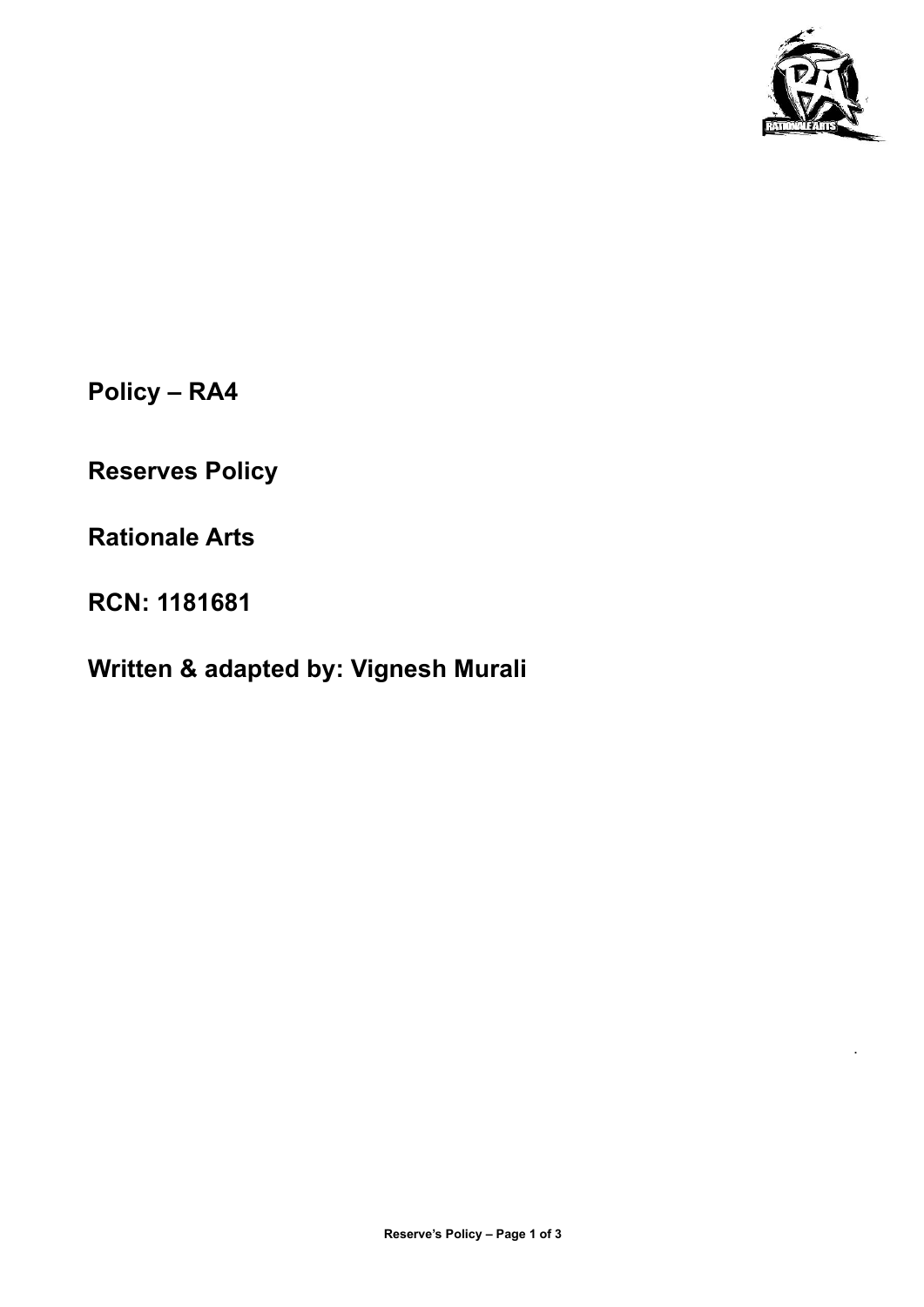

# **1. Introduction**

# **What is a reserves policy?**

It is good practice to keep money aside as a reserve to protect the Rationale Arts charity against drops in income or allow it to take advantage of new opportunities. The charity's reserves can be spent on any of its aims.

A reserves policy should set out:

- How much the charity needs to hold in reserve and why
- How and when the charity's reserves can be spent
- How often the reserves policy will be reviewed.

Charities can set aside enough money to meet a potential need, such as an unexpected drop in income. If setting aside money for a specific purpose, such as building works, a charity should make it clear that this is separate from the charity's general reserves.

#### **2. Components**

The policy allocates money from unrestricted fund balances, which are not invested in fixed assets, to several designated funds. These funds are:

#### 2.1. Continuity Fund

This fund is to be used to bridge any possible delays in receiving promised grants or managing payment in arrears contracts. This has been defined as a minimum of £750 based on the charity's current activity.

#### 2.2. Restructuring Fund

This fund is to be used to cover essential trading/activities whilst sourcing income to a maximum of £500 based on the charity's current activity.

#### 2.3. Cyclical Maintenance Fund

This fund is to be used for major items of maintenance of the fabric of the buildings such as redecorating the interior and exteriors. Equipment breakdown will be covered within this fund. This has been defined as a minimum of £500 based on the charity's current activity and equipment portfolio.